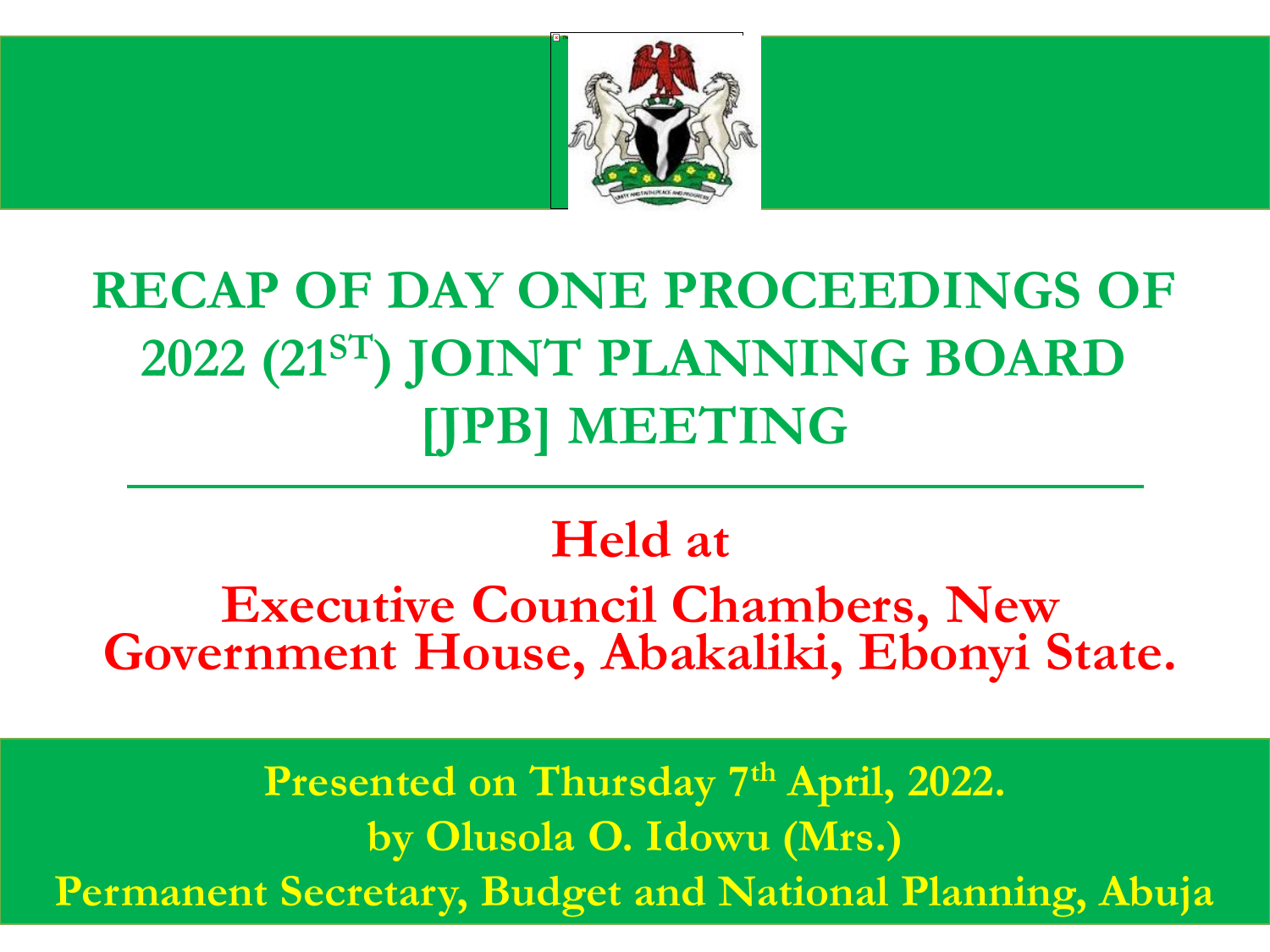## **1.0 INTRODUCTION**

- The 2022 (21**st** Edition) of the JPB meeting held at the Executive Council Chambers, Government House, Abakaliki, Ebonyi State on Wednesday, 6<sup>th</sup> April, 2022 with the theme "Good Governance and *Institutional Capacity: Pathways to Sustainable National Development*"was formally declared open by the Executive Governor of Ebonyi State, His Excellency, Engr. David Nweze Umahi, *FNSE* ably represented by the Deputy Governor, His Excellency, Barrister Eric Kelechi Igwe.
- The meeting was convened as hybrid (Physical and Virtual). The turnout was impressive with 238 physical attendees and 9 virtual participants drawn from the Federal Ministries, Departments and Agencies (MDAs), States, Private Sector, Civil Societies, Development Partners, NGOs, Academia, and the Media.
- 25 States namely Abia, Adamawa, Akwa Ibom, Anambra, Bauchi, Benue, Borno, Delta, Ebonyi, Edo, Ekiti, Enugu, Gombe, Imo, Kebbi, Kogi, Kwara, Lagos, Niger, Osun, Plateau, Rivers, Taraba, Yobe and Zamfara State were in attendance. The image part with related to relate the relation of the relation of  $\frac{d\mathbf{r}}{dt}$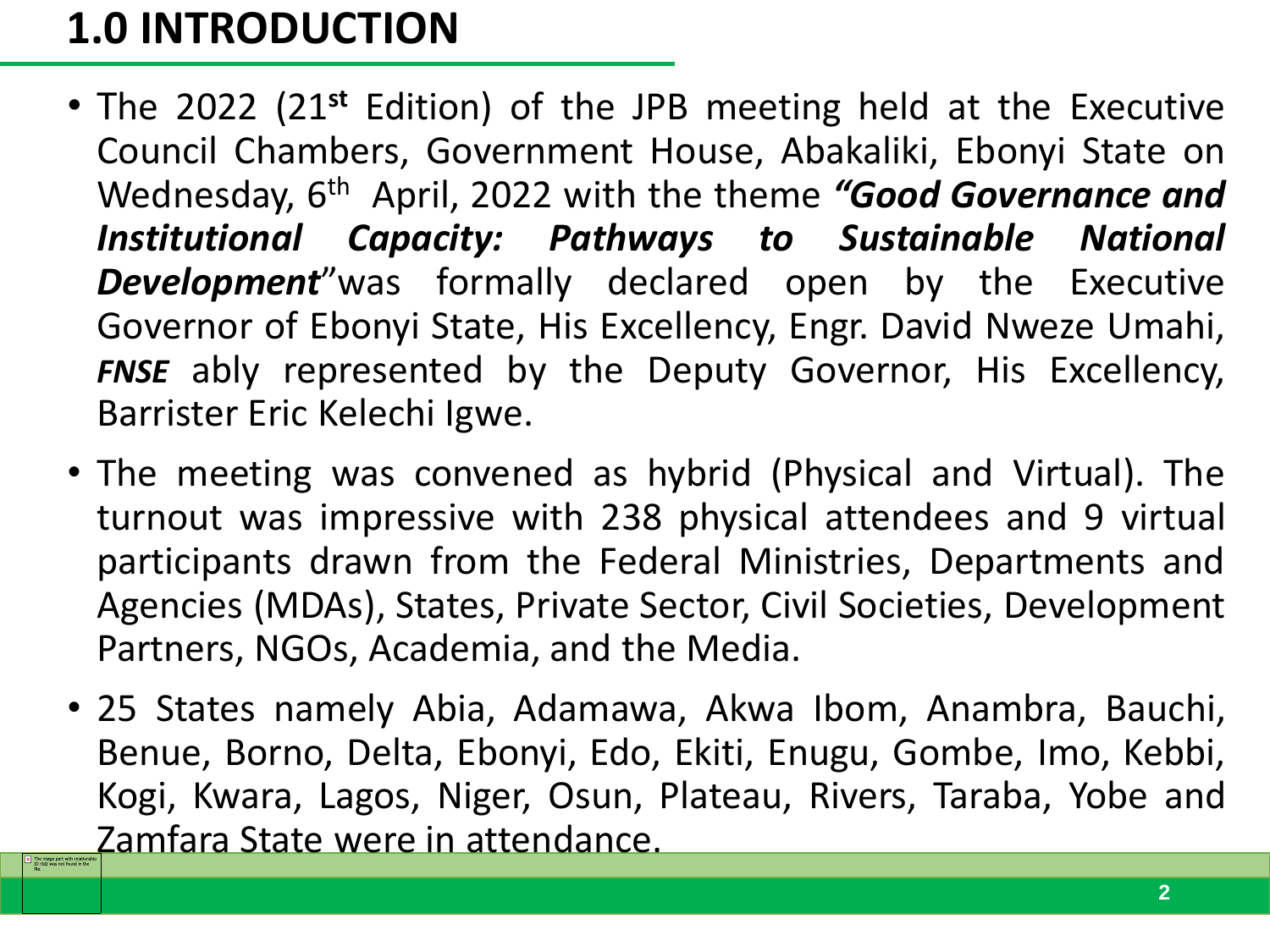## **2.0 OPENING**

 $\begin{array}{c|c}\n\hline\n\mathbf{x}\n\end{array}$  The image part with relation to

- Mrs. Mfon Williamson; the Permanent Secretary, Ministry of Budget, Planning, Research & Monitoring, Ebonyi State gave the Welcome Address while Mrs. Olusola O. Idowu, the Permanent Secretary, Budget & National Planning, Abuja gave the Opening Remarks.
- The Deputy Governor of Ebonyi State, His Excellency, Barrister Eric Kelechi Igwe delivered the Keynote Address.
- Goodwill Messages were also delivered by Hon. Solomon B. Elisha, Hon. Commissioner for Budget and Planning, Ebonyi State; the Director General, Nigeria Governors Forum (NGF) ably represented by Mr. David Nabena; and Dr. Stephen Odo, Hon. Commissioner for Commerce & Industry, Ebonyi State.
- Dr. (Mrs.) Gloria K. Ahmed, the Director, Special Duties (FMFBNP) set the Context/ Agenda for the meeting.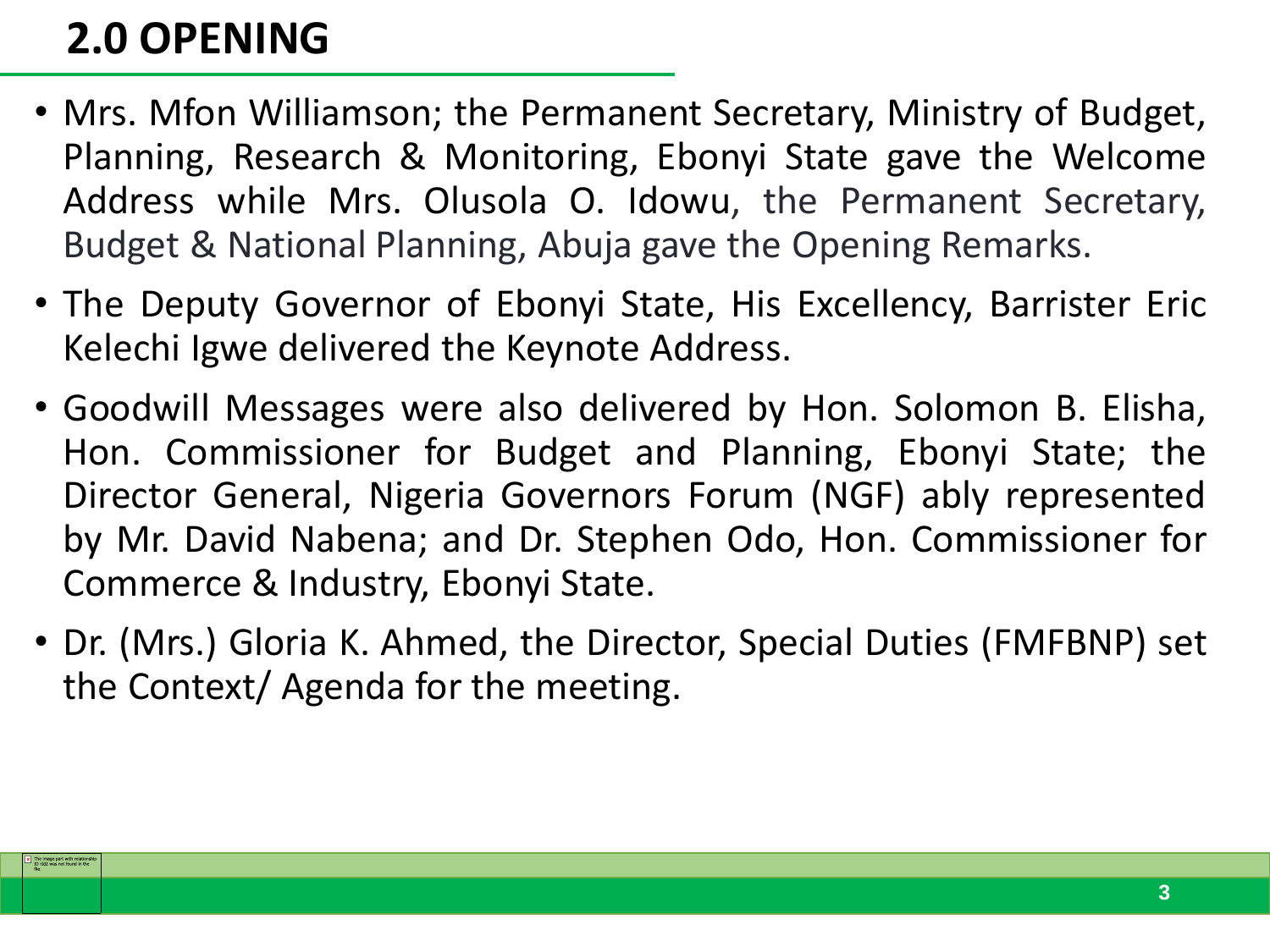## **3.0 TECHNICAL SESSIONS**

 $\begin{array}{c|c}\n\hline\n\mathbf{x}\n\end{array}$  The image part with relation to

- The first day featured one (1) Technical Plenary Session, with the subtheme: **"Strengthening Institutional Capacities for Good Governance in Nigeria"**.
- A total of five (5) papers were presented by Resource Persons, including a lead paper on **"Unlocking the Nigeria Economy through the National Development Plan (2021 - 2025): The Implementation Strategies"**. Other papers included;
	- Status Report on the Implementation of Key Resolutions of the  $20<sup>th</sup>$ Edition of the JPB/NCDP Meetings;
	- Developing Effective, Accountable and Transparent Institutions at all Levels;
	- Open Government Partnership: Co-creation as a strategic mechanism for National Public Reform - A case for Open Government Partnership (OGP); and
	- Government Business, Smart Technology and Digital Economy.

**4**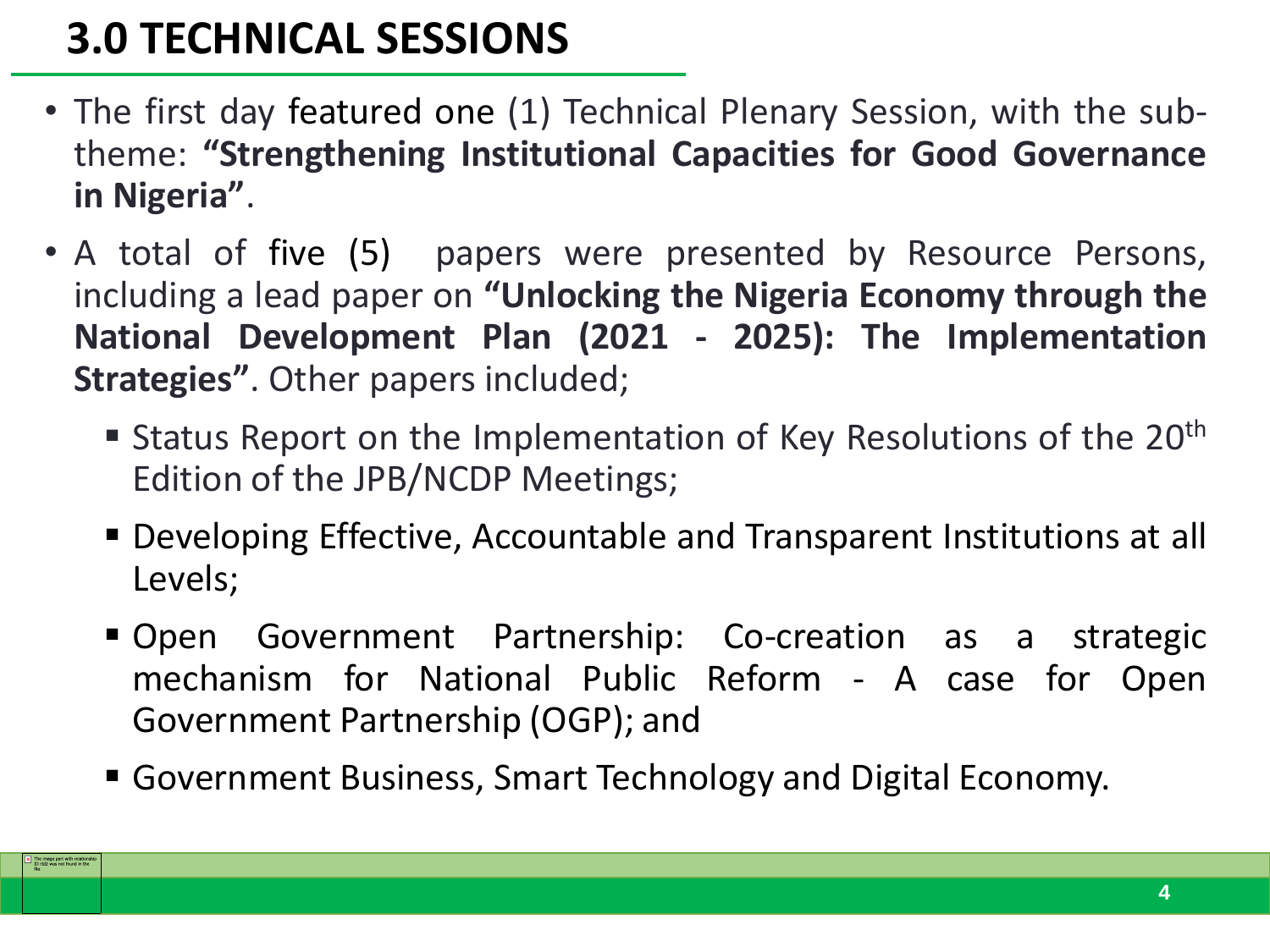## **4.0 KEY COMMENTS AND OBSERVATIONS**

#### **Unlocking the Nigeria Economy through the National Development Plan (2021 - 2025): The Implementation Strategies**

- The need for the formulation of implementation strategies to address the challenges of high inflation and exchange rates, which are critical components of national planning; and
- Monitoring and Evaluation is essential for government to achieve good governance and strengthen institutional capacity as a pathway to sustainable development.

#### **Status Report on the Implementation of Key Resolutions of the 20th Edition of the JPB/NCDP Meetings**

- The CSOs to be adequately involved in the implementation of the resolutions of the JPB meetings;
- The need for the forwarded templates to States to be redesigned to speak directly to the resolutions of the JPB meetings for adequate insertion of the requested inputs;
- The inclusion of Kebbi State among States that have dedicated at least 10 per cent of its budget to Agriculutural development in line with the Malabo/ Maputo Declaration for the acceleration of national development and food security; and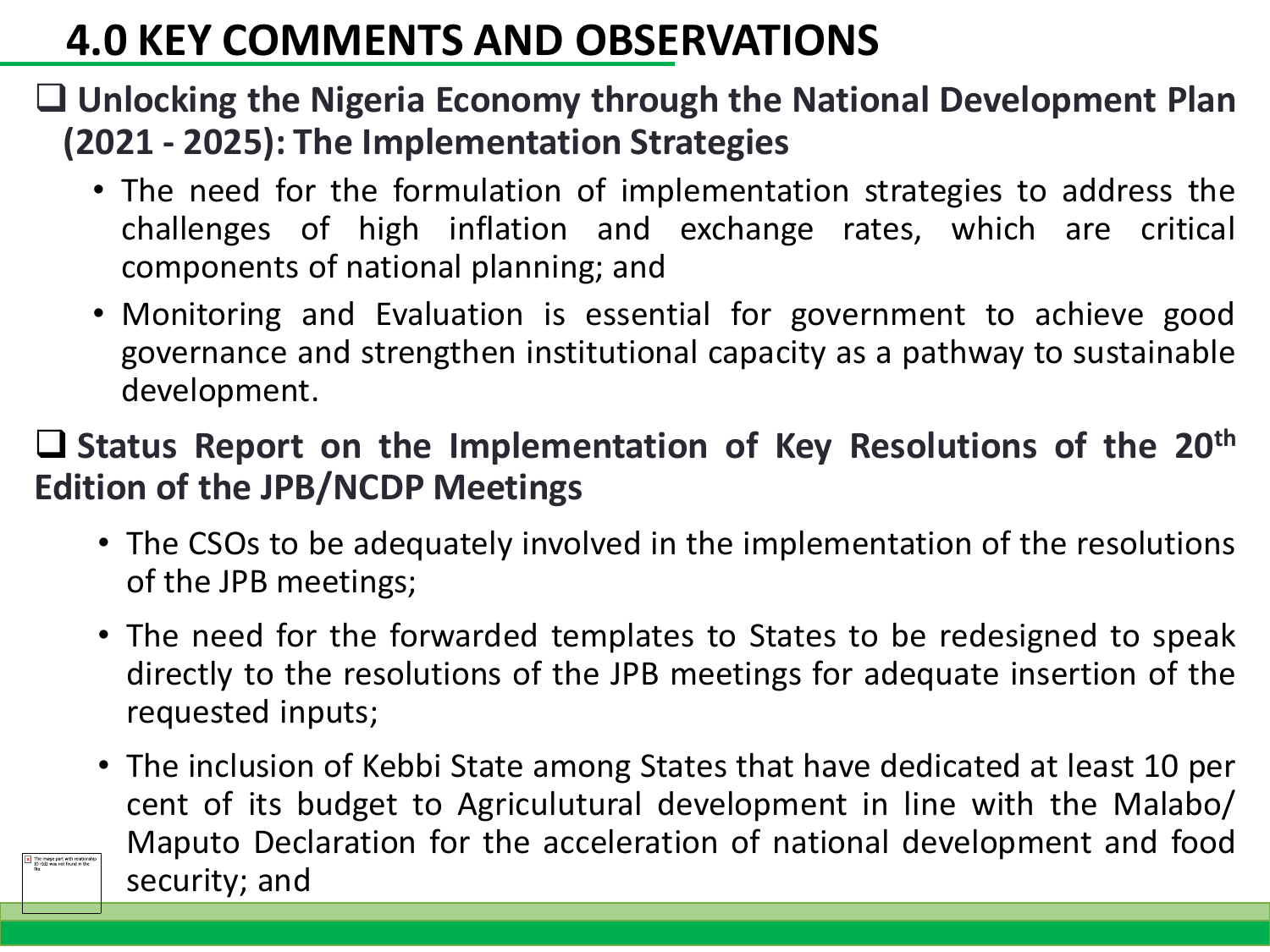## **4.0 KEY COMMENTS AND OBSERVATIONS [CONT'D]**

• Delta State had constructed 19 new technical Colleges in addition to the existing 6 schools totalling 25 in number, thus, its inclusion among States that have encouraged enrolment into Technical Colleges.

#### **Government Business, Smart Technology and Digital Economy**

The image part with relation ID rid2 was not found in the

• Role of the digital economy and Delivery process should be identified in the National Development Plan.

#### **Open Government Partnership: Co-creation as a strategic mechanism for National Public Reform - A case for Open Government Partnership (OGP)**

- As observed, OGP does not have any instrument of coercion or enforcement in case of failure, however, extant rule in public serve could be applicable;
- Fighting corruption requires human integrity but seems exclusive due to the fact that activities are sometimes contradictory to Acts/ extant Laws established to fight corruption; and
- The need to ensure that information on the implementation of CSOs and Development Partners projects/programmes are in the public domain to ensure equal partnership.

**6**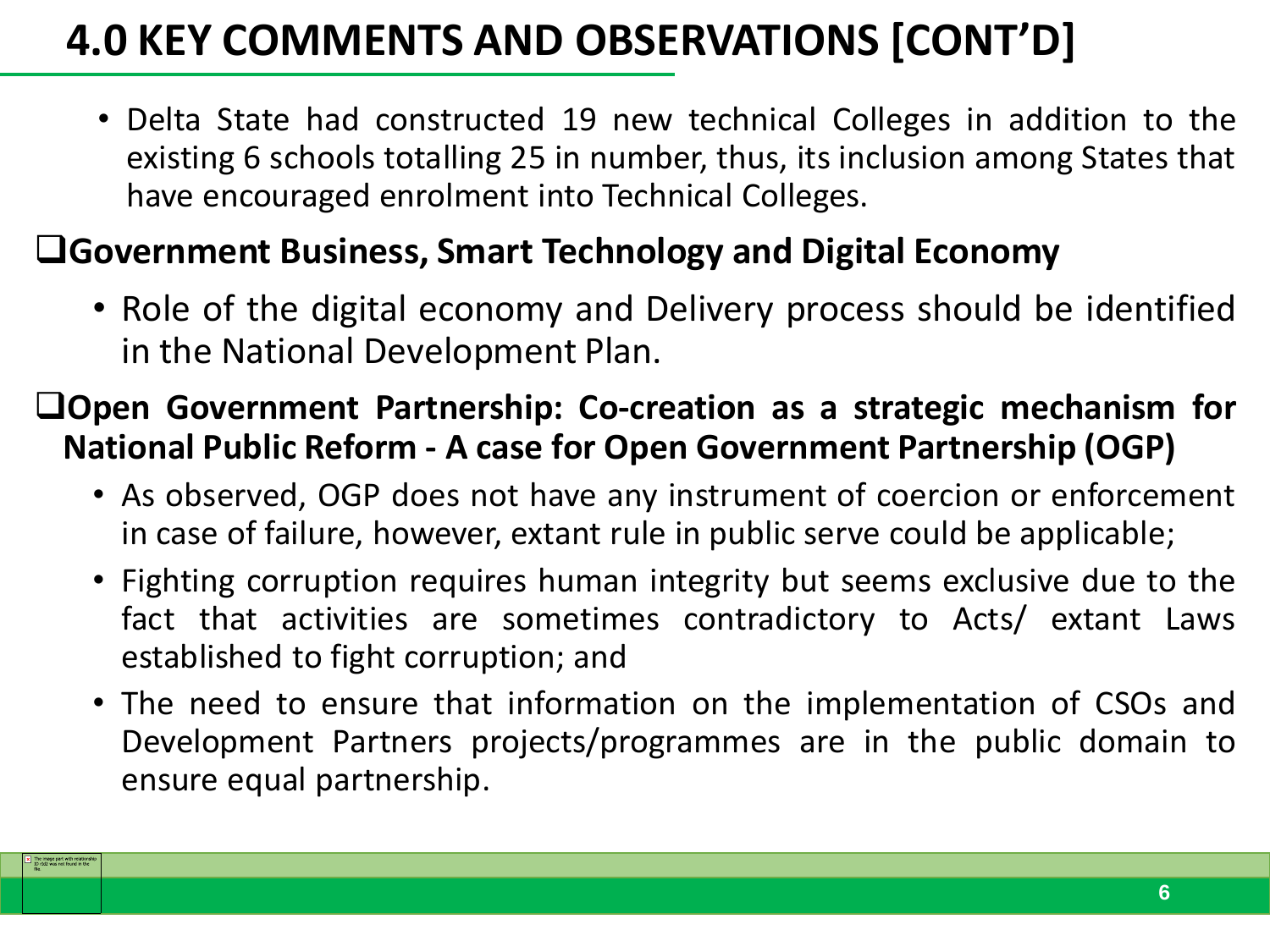## **5.0 KEY DECISIONS AND RECOMMENDATIONS**

#### **Unlocking the Nigeria Economy through the National Development Plan (2021 - 2025): The Implementation Strategies**

- Strong political will on the part of Key Actors at the highest level is strongly required to support the effective implementation of the National Development Plan (NDP);
- Sub-National Governments encouraged to develop "States Development Plan" (SDPs) and properly aligned them with the NDP;
- The FGN should institutionalise a strong reward and sanction system to support the implementation of the plan; and
- The FMFBNP should support the strengthening of M&E system at the Sub-National levels for effective delivery of SDPs.

#### **Status Report on the Implementation of Key Resolutions of the 20th Edition of the JPB/NCDP Meetings**

- Research into high yielding crops species is capital intensive and requires experts, therefore, should be referred to Research Institutes and not States ADPs; and
- States should submit template on the status of implementation of the JPB resolutions before subsequent meetings.

 $\boxed{\mathbf{x}}$  The image part with relations<br>ID r1d2 was not found in the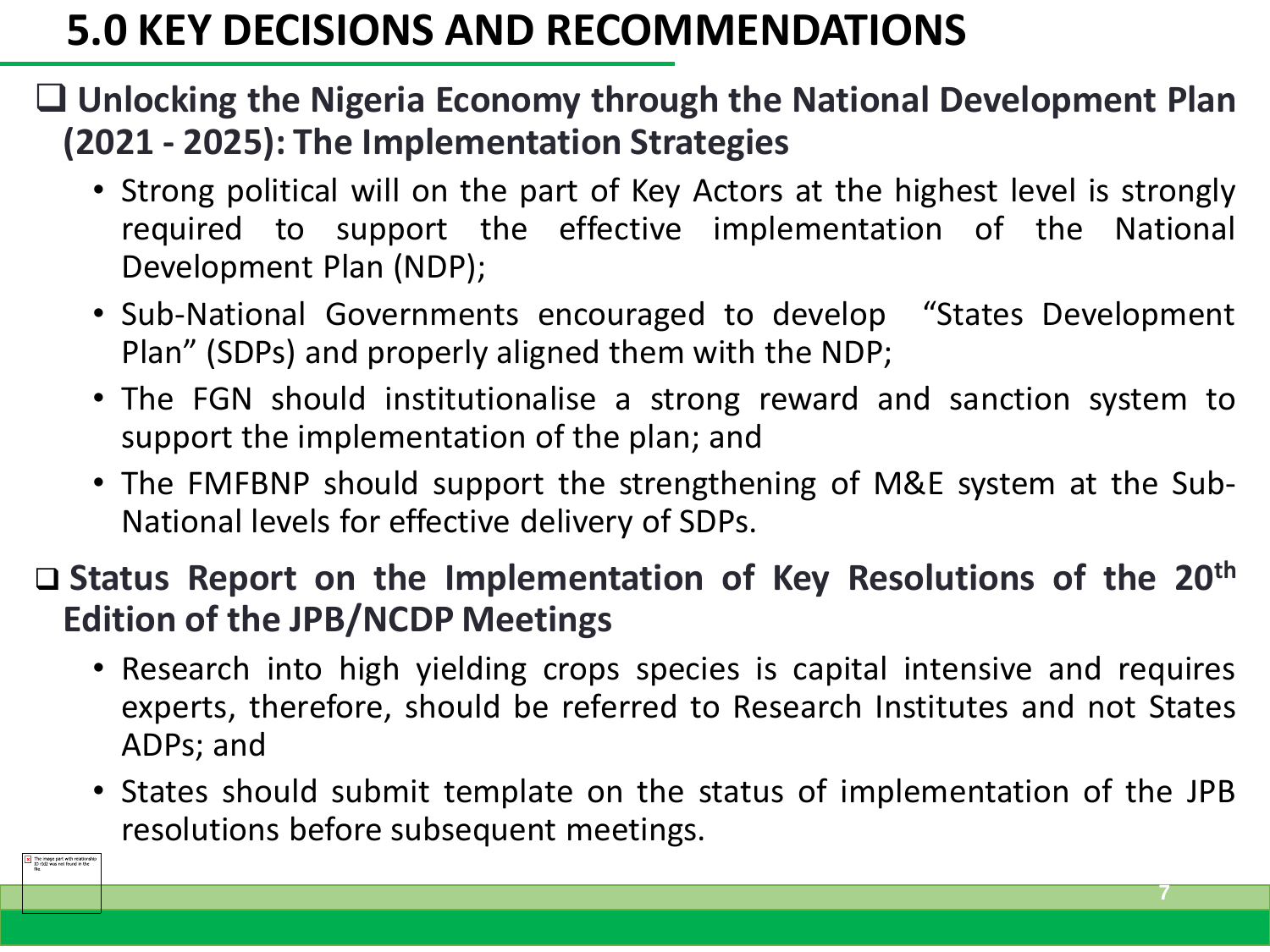### **5.0 KEY DECISIONS AND RECOMMENDATIONS [CONT'D]**

#### **Open Government Partnership: Co-creation as a strategic mechanism for National Public Reform - A case for Open Government Partnership (OGP)**

- The need for more training, orientation, sensitization, public awareness and adoption of Open Government Partnership (OGP) at the grassroot for a better society by both National and Sub-National Governments; and
- The OGP National Secretariat to assist the States in the implementation of OGP at the Sub-National levels.

#### **Government Business, Smart Technology and Digital Economy**

- Both National and Sub-National Governments should introduce Smart Technology and Digital Economy into government businesses; and
- The need to socialize the concept of digital economy.